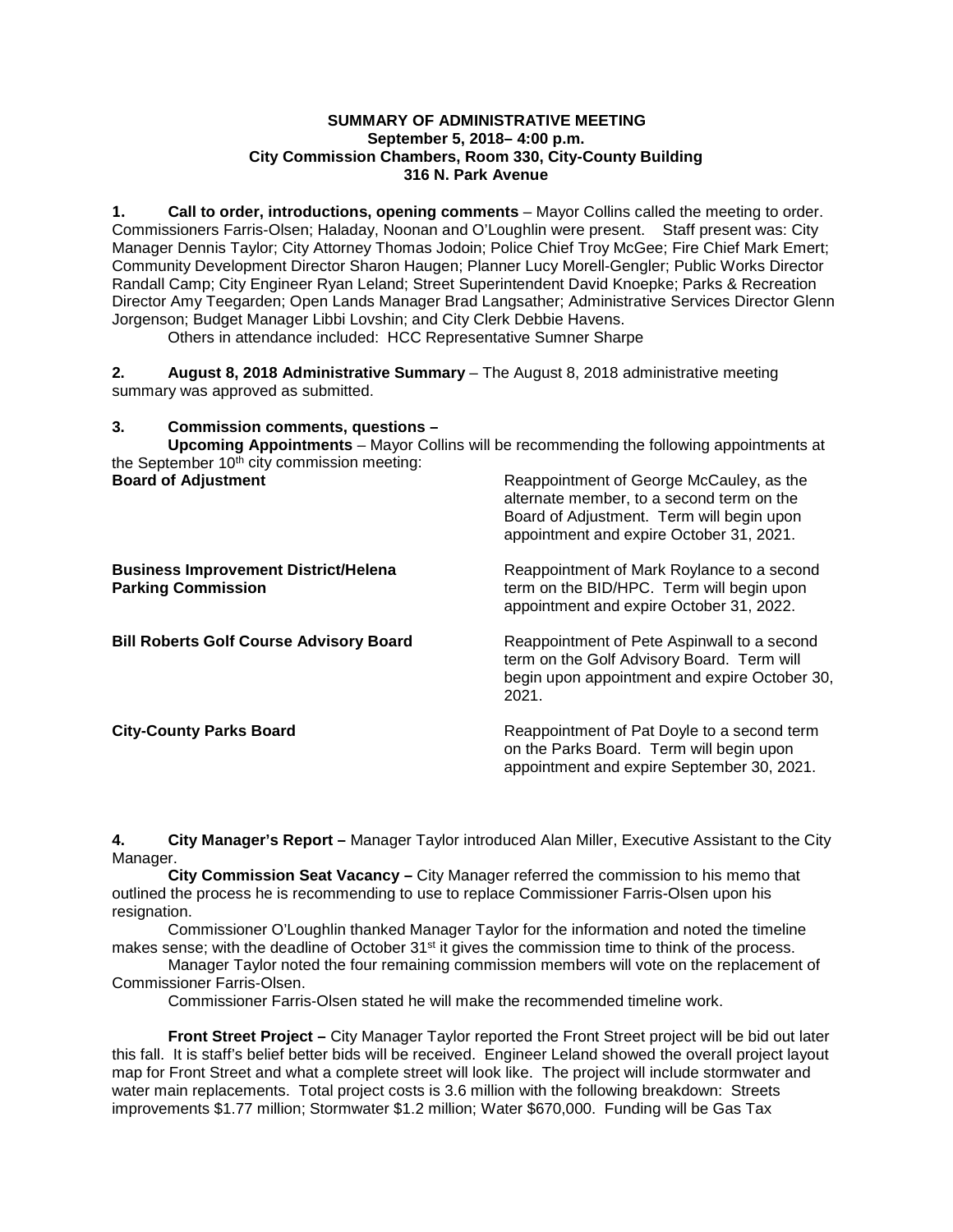\$630,000; New Gas Tax \$209,000; Street Maintenance \$910,000; Water \$410,000; and Stormwater, \$1,130,000.

**Cruse Alignment –** City Manager Taylor updated the commission on where staff is on the Cruse Alignment. Engineer Leland showed the commission a typical section of a complete street along Cruse Avenue; staff can shrink down the design to gain adjacent right of way. A TA grant has been applied for.

Commissioner Haladay asked what the current right-of-way on Cruse Avenue is. Engineer Leland noted the right-of-way varies from 80 to 100 feet. Commissioner Haladay stated the proposed street is 46 to 50 feet wide; which leaves 10 to 15 feet on both sides for right of way. He then referred to the area of Cruse Avenue from South Park to Broadway and asked what a developable lot is. Engineer Leland stated from Park Avenue up to Cutler and adjacent to the Helena Housing Authority property, there would be enough right-of-way for a developable lot; however, from the bridge on Cruse to Broadway there isn't a lot of property that could be developed. Commissioner Haladay stated if we reconfigure the design we could pick up another 15 feet or more of right of way. Engineer Leland stated the developable property is limited, if you do not incur expenses to deal with some of the topography. The street is centered; however, the proposal would be to use the right of way on one side of the street.

**Land Trust Update –** City Manager Taylor reported a representative from Montana Land Trust will meet with the commission and staff on Friday, September 21<sup>st</sup> at 10:00 a.m.

# **5. Department Discussions Community Development**

**Subdivision Regulations –** Planner Morell-Gengler reported the revisions to the City Subdivision Regulations have been prompted by legislative changes to the Montana Code Annotated (MCA) amending the Montana Subdivision and Platting Act (MSPA) which affect local subdivision regulations. Although, most of the proposed revisions to the city regulations are to incorporate legislative amendments, additional changes are proposed to address the Legacy Ranch court ruling regarding public participation and extensions of preliminary plat approval. Comments from a stakeholders meeting and staff initiated proposals were also taken into consideration. A Consolidated Planning Board work session was held on October 19, 2017 to review proposed changes and to solicit comments on the planned amendments to the subdivision regulations. The Planning Board held a public hearing on November 21, 2017 and voted to recommend the proposed changes to the city subdivision regulations.

Changes to Section 12-2-16 were incorporated that require the installation of water and wastewater systems and appurtenances serving all lots to be final platted and streets installed to a minimum all weather surface that can accommodate emergency access. The requirement for installation of a functioning storm water system and sidewalks prior to final plat would not be specifically called out but would be addressed on a case by case basis. Necessary improvements not installed prior to final plat approval would still require a financial guarantee with established time frames for installation of those improvements.

The proposed changes to the city subdivision regulations were presented to the City Commission at an administrative meeting on March 21, 2018. The Commission noted at that meeting that previous revision to the city subdivision regulations relating to installation of sidewalks generated considerable interest and discussion in the community. The Commission requested that staff meet with various groups, specifically the ADA Committee, Non-Motorized Travel Advisory Committee; Helena Citizens Council and Montanan Independent Living Project, to discuss the proposed changes to the subdivision sidewalk installation proposal.

Staff held a stakeholders meeting April 12, 2018 to discuss the proposed changes to the sidewalk installation timing for subdivision final plats. A list of invitees and attendees was provided to the commission. A summary of the meeting was sent to both attendees and invitees with an invitation to provide further comments. Written comments from interested individuals and the minutes from the HCC April 25, 2018 meeting, which includes their recommendation, are included.

The Planning Board recommendation is as follows:

**In lieu of the completion of the construction of public improvements not identified in subsection A above, prior to the approval of a final plat, the subdivider may provide a bond or other reasonable security, in an amount and with surety and conditions satisfactory to the city that provide for and secure the construction and installation of the remaining required improvements within eighteen (18) months**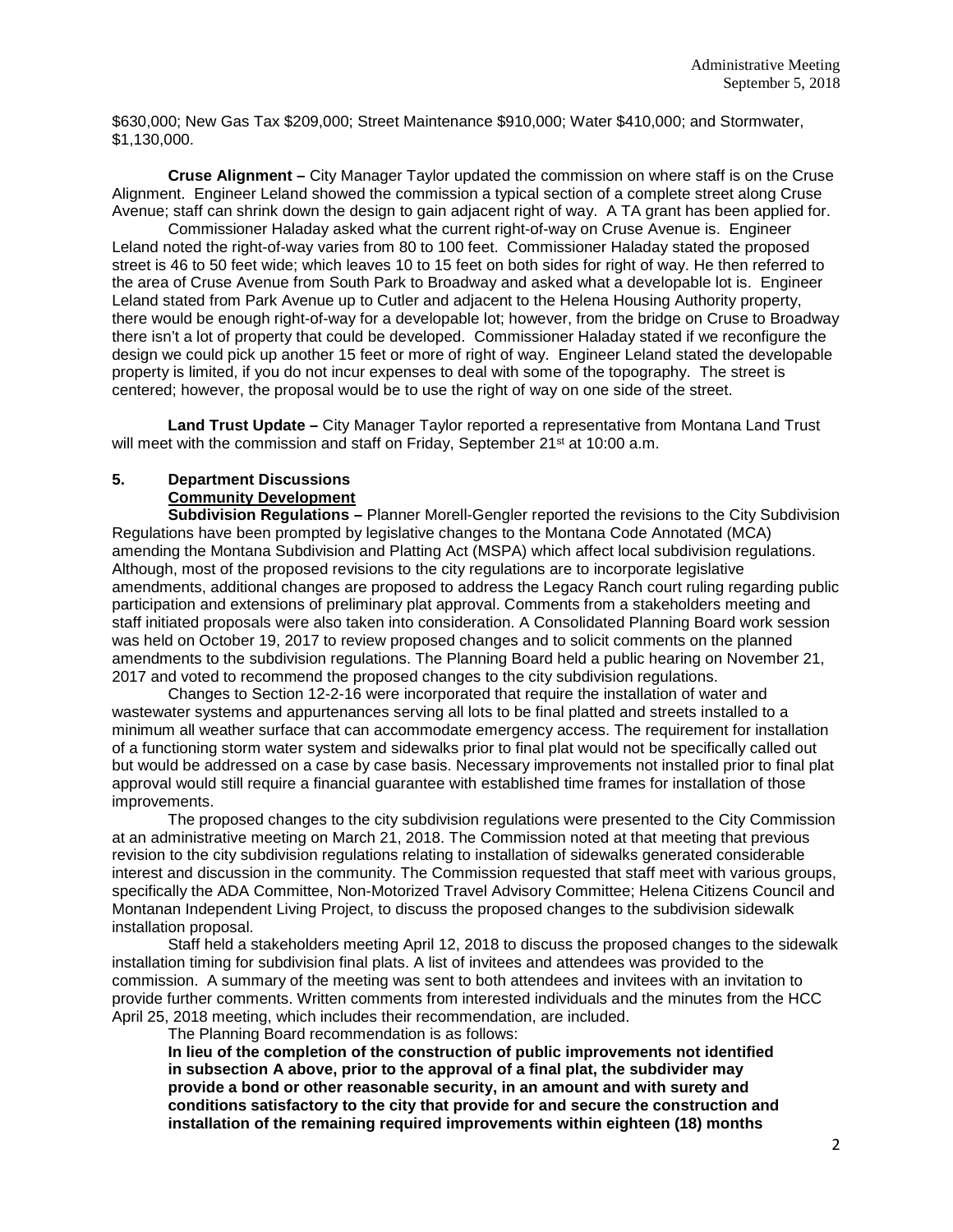#### **from the date of final plat approval. Reasonable time extension may be granted by the city commission provided bonding or other security is also extended. The amount of the bond or security may be reduced in accordance with completion and final city acceptance of portions of the required improvements.**

Planner Morell-Gengler noted if there is commission consensus, staff is prepared to bring the entire packet of recommendations on Subdivision Regulations to a commission meeting in October.

Commissioner Haladay stated originally there was a group of developers who supported the 18 months, which is the recommendation. What has changed to have a different recommendation from the HBIA, Helena Chamber of Commerce and the Helena Area Realtors.

Public Comment – Mayor Collins asked for public comment; the following persons addressed the commission: Joel Peden; MILP, recommended the sidewalks are installed within the 18-months. Sidewalks allow accessibility for those with mobility limitations. Mr. Peden stated a variance on the 18 months should be an exception and not the norm. Another recommendation is to include the ADA Committee when a variance is requested. Commissioner Haladay clarified the 18-months to install the sidewalk is a right as long as the financial guarantee is provided. Attorney Jodoin concurred. Mr. Peden noted he thought each sidewalk would not be an automatic of up to 18-months. Everyone has the right to travel safely.

Donna Durkel; Helena Building Association Executive Director, addressed Commissioner Haladay's comment on what has changed where the building industry does not support the 18-months. The issue has percolated within their industry and has become a discussion point. There is a common concern with safety; however, private development is different than infrastructure. It is their recommendation the sidewalks will be done; it is a matter of timing and how many times the sidewalks have to be reconstructed.

Judy Erickson stated she represents a lot of disabled citizens and her concerns are with shoveling the snow and ice. Her recommendation is to install sidewalks and keep them clean.

Mark Runkle submitted a written handout and noted this is a balancing situation; the only solution is rapid build out. Commissioner O'Loughlin asked if the 18-months is a helpful timeframe. Mr. Runkle stated the timeline should be up to five years, he believes the 18-months timeline would discourage development. Timeline for total build-out should be five years and the sidewalks could then be installed.

Commissioner O'Loughlin noted there is nothing against the city extending the time beyond the 18 months if the commission believes it is necessary. Planner Morell-Gengler explained a subdivision has to have preliminary plat and final plat. The commission sets the condition at the preliminary plat stage; for the installation of infrastructure. If the 18-month financial guarantee expires, the developer would have to request an extension and there is not a limit on how many extensions can be requested.

Commissioner Haladay stated in 12-16-B the commission may require public improvements to be installed and completed prior to obtaining final plat approval on a case by case basis if there is a finding that the public improvements are necessary to protect public health and safety. Planner Morell-Gengler concurred the commission could require the installation of sidewalks prior to final plat approval and not provide the option of financial guarantee. Commissioner Haladay asked if the commission chooses not to require the sidewalks be installed based on the public health and safety, at that point the choice is left up to the developer to either install the infrastructure or financial guarantee it for 18-months. Planner Morell-Gengler concurred.

Rick Ahmann, Realtor, spoke on the housing crisis which is driven by a lack of inventory. Staff has referenced how the process works; the current commission has not considered any subdivisions. Mr. Ahmann stated in the new housing market, 3-4 houses are being built in the county to every one in Helena. He concurred with the recommendation to look at the five year option.

Commissioner Haladay asked Attorney Jodoin in regards to the required bond or security, in which the commission recently discussed regarding the house on the city easement, how it would work with the five years recommendation, is it secure and would we have issues with solvency. Attorney Jodoin stated the same concerns do not exist, his office has required a letter of credit from a local bank. However, there will always be exceptions like Stone Meadows. Whether it is 18-months or five years, the city will require a letter of credit from a local bank. The question would be how much to require in the letter of credit if it is for five years.

Mike McGree, Caterpillar, spoke of the safety issue with large equipment crossing a sidewalk; you do not want pedestrians walking on a sidewalk during the construction phase. He addressed the letter of credit and the city could request a 120% letter of credit.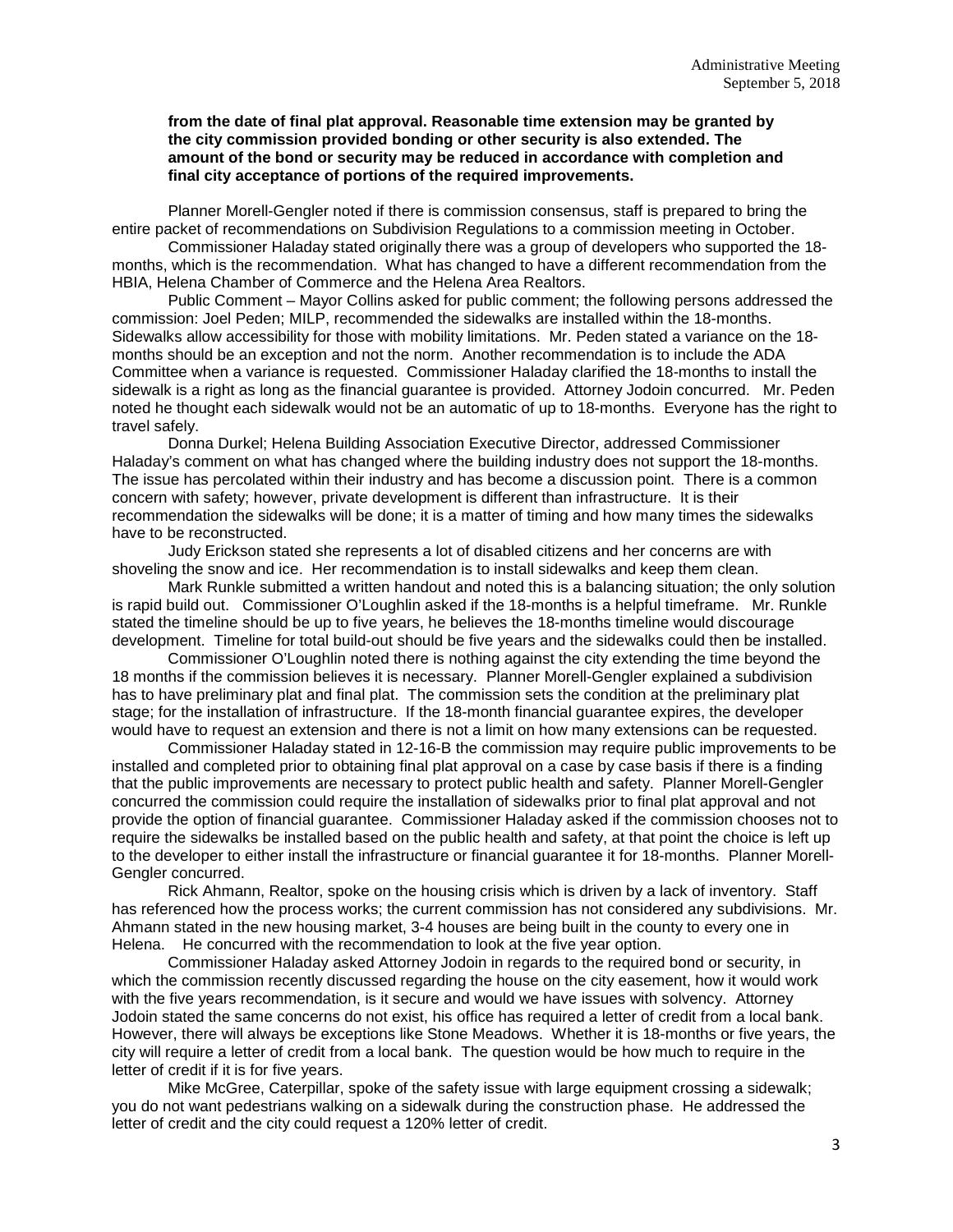Commissioner Haladay asked what kind of follow-up we currently have with a deferment; if five years is approved, how do we assure sidewalks are installed. Attorney Jodoin stated staff currently monitors the current 18-months; we haven't had to address it with the new rules. However, a new process would need to be developed and implemented. The commission has the authority to order sidewalks in at any time. Commissioner Haladay stated he has concerns with tracking the five year timeframe.

Commissioner Noonan asked what the timeline is now and what the expectation today is. Planner Morell-Gengler stated the expectation today is sidewalks will be installed prior to final plat approval or financially guaranteed. Commissioner Noonan asked when the commission will make a decision on the timeframe for the installation of sidewalks. Planner Morell-Gengler stated staff is prepared to bring the entire package forward to a city commission meeting in October.

Commissioner Haladay stated what we have as the recommendation is 18-months; and he believes the commission could move forward with. However, Mr. Peden's comments have to be taken into consideration. Five years is too long to assure the sidewalks are installed and the 18-months is an acceptable time to require the sidewalks be installed. He asked staff to develop a process where a variance request would be forwarded to the ADA Committee for comments.

Commissioner Farris-Olsen concurred with Commissioner Haladay's comments; five years is too long. He believes the recommendation of 18-months will alleviate the concern of having to build sidewalks twice. As long as there is a financial guarantee, he feels comfortable the sidewalks will be built. Attorney Jodoin stated the most practical process for tracking is the letter of credit from a local bank as they usually follow the installation of infrastructure.

Commissioner Noonan concurred the 18- months will work with an extension request being an option.

**Consensus Direction to Manager – Manager Taylor stated staff will bring forward the entire Subdivision Regulations with the recommendation of up to 18-months and research options on how the ADA Committee can be involved.** 

## **Parks & Recreation**

**Expedition League Baseball** – Parks & Recreation Director Teegarden reported At the May 16, 2018 administrative meeting, the City Commission instructed city staff and members of American Legion Baseball to work with Mr. Wagner from the collegiate Expedition League to "review" combined schedules. Each team submitted proposed 2019 schedules for games and practices.

- L&C Expedition League: The Expedition League proposes to use KLF starting on May 24 through August 4, 2019, with a total of 32 home games. There would also be periodic practices.
- Helena American Legion: American Legion proposes to use KLF from April through August. They provided a schedule that includes three teams and multi-day regional tournaments. Approximately 100 home games would be played at the field. They would also require the field for practices.

## Field Capacity:

In reviewing the combined schedules, several concerns are raised from a field maintenance perspective. In order to maintain safe and quality playing field conditions, there should be one field rest day per week during March, April and May and best efforts made to allow no less than one day every ten days in June, July and August. Past practices working with the Helena Brewers, the goal was to limit total (both leagues) home games to 90-100 per season. The proposed schedules do not allow for adequate field rest. The overlap of proposed schedules would result in more than 130 games being played. In addition, more games would be played in a shorter period of time, meaning the seasons would overlap more tightly; May through August, rather than June-September as with the Brewers.

An additional scheduling concern is the time of day that the Expedition League would allow American Legion teams to play. Most of the shared days in May and early June would require the youth teams to play their home games during school hours; American Legion would be required to be off the field by 3:30. Not only does this require kids to be out of school, it also limits spectator attendance and parent support. Volunteer parent involvement is critical to the American Legion operations.

In addition to comparing the combined schedules, City staff called references that were provided by Mr. Wagner in other communities that host the Expedition League and share a field with American Legion. In summary, the communities where "shared-use" was successful were in cities that had more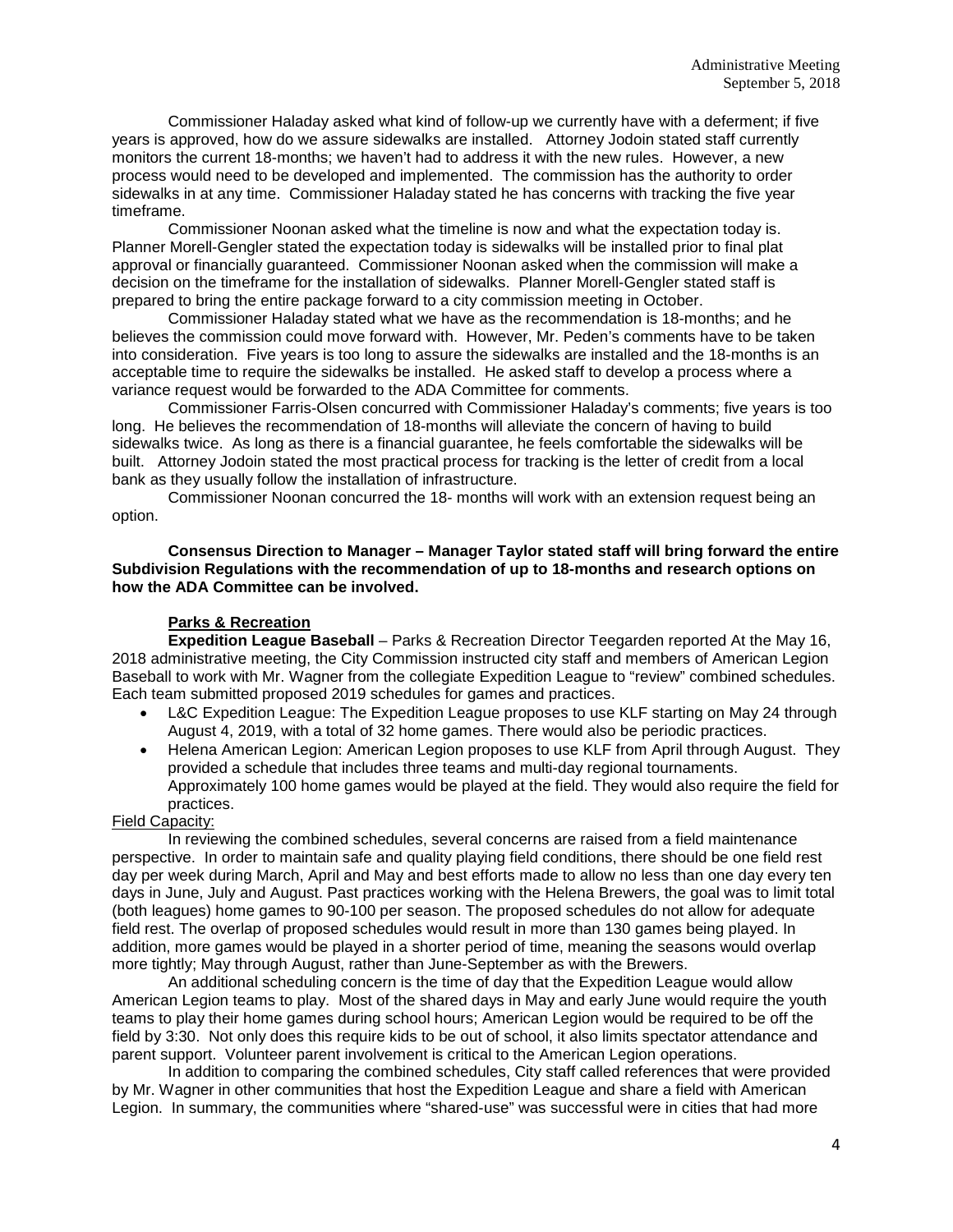than one field or artificial turf. Multiple fields allowed both leagues to space out their practices, games and field rest. In cities that only had one field, it was difficult and there were strained relationships between the leagues. In general scheduling was an issue in every community.

On the positive side, some references said that the Expedition League does try to engage in the community with free youth baseball clinics and support of charitable organizations. Community Benefit:

In addition to reviewing the amount of use the field can sustain, city staff also evaluates recommendations based on community benefits; economically, socially and opportunities for growing the city's recreation program.

With the Helena Brewer's leaving at the end of the 2018 season, American Legion Baseball has the opportunity to grow their program. They would be able to increase local youth participants, partner with local businesses for sponsorships and sign revenue as well as host larger and more regional tournaments.

Youth baseball in Helena struggles to find enough fields to play on. The Ryan Fields (L&C County) are geared towards younger league (Babe Ruth) and it is difficult to accommodate the field requirements for Legion level baseball at Ryan Fields. With only one adequate field in town, it is difficult for American Legion to expand their program when they must share the field with another league.

One of the main revenue generators for the Helena Brewers and other for-profit leagues is sign sponsorships from local businesses. The American Legion team in Bozeman generates approximately \$170,000 in revenue from sign sponsors. Bozeman does not have a minor league or college level league. American Legion believes there would be strong support from local businesses and are not concerned about the additional "rent costs" of the facility.

In the past American Legion has not been able to host Class AA or A regional tournaments. Kindrick Legion Field is well suited for hosting tournaments. There would be an economic impact on Helena from tournaments. Currently American Legion tournaments results in approximately 702 hotel stays per summer. Additional proposed tournaments would result in more than double (1,476) hotel room stays. The TBID estimates that the economic impact of an overnight stay in Helena equals \$300.

In addition to expanding tournaments, American Legion has a desire to enhance their partnership with Babe Ruth Baseball and other sports organizations by hosting championship games at the field, conducting youth sports camps, etc.

City staff would like to explore the potential for hosting non-baseball special events at the facility such as music festivals or adult recreation league to name a few. The facility could be used for than baseball, providing a larger benefit and asset to the broader Helena community by providing additional recreational opportunities.

In the event the Helena had more than one baseball field and stadium, city staff would welcome the opportunity to work with the Expedition League. However at this time, city staff proposes a two year delay in negotiating with a new league in an effort to allow Legion baseball to expand their program and evaluate the potential community benefits of different recreational uses of the facility.

Legion baseball has the opportunity to grow their program and continue to foster youth baseball in Helena. A disadvantage is there may not be interest in the future by other leagues.

Staff is asking for policy direction from the commission.

Mayor Collins noted the commission did give direction to allow the two years for Legion Baseball to grow their program. However, the commission received a letter from the Expedition League after the July 25<sup>th</sup> administrative meeting and in order to form a fair decision, he asked that this be put back on the agenda.

Commissioner Haladay asked Director Teegarden, as he understands it today, the question is negotiating a potential lease with either Legion Baseball or the Expedition League and the contract would ultimately come before the commission. Director Teegarden concurred that staff is asking for policy direction from the commission not to enter into an agreement with the Expedition League at this time and see what the community benefits are for allow Legion to grow their program. Commissioner Haladay asked how the charges will be included in the lease agreement. The direction at the July 25<sup>th</sup> meeting was staff would also put out an RFP to other teams to see what interest there may be. Commissioner Haladay asked if the lease agreement will be the same rental amount as what the Brewers were paying or some type of discount. Director Teegarden stated that will be a policy decision; more use by the Legion program would cost them additional funding. If negotiating with the Expedition League, the lease the Brewers used would be a good starting point. She also noted all expenses are not covered through the lease agreements.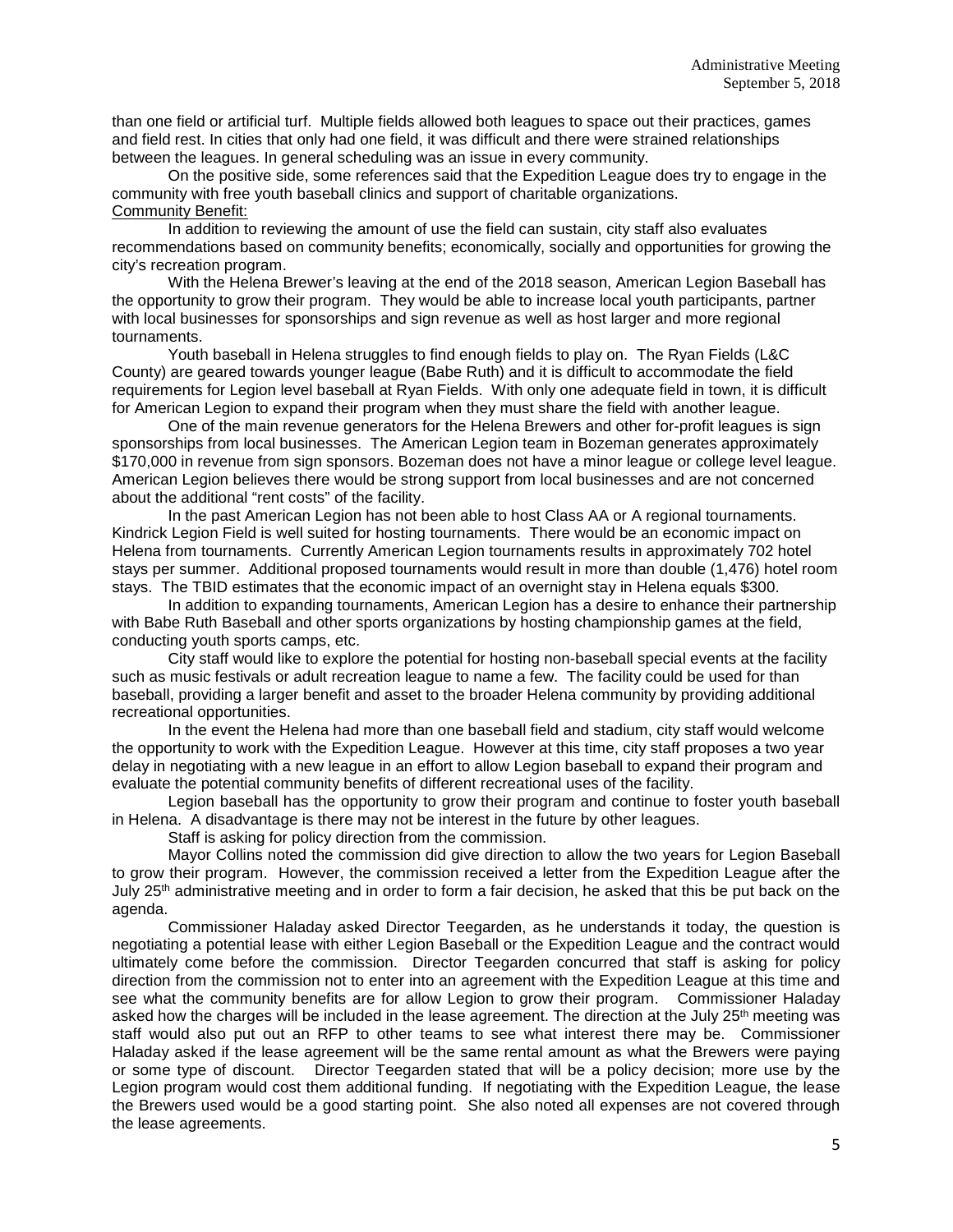Mayor Collins noted the commission has received a lot of email and letters regarding this issue. He asked those wanting to address the commission to be respectful of time and each other. Due to the number of people wanting to speak, Mayor Collins stated he will allocate 30-minutes for those in support of allowing the Legion Program the two years and 30-minutes for those in support of bringing in the Expedition League.

The following persons spoke in support of the American Legion Program:– Greg Thornquist, General Manager of American Legion Baseball; Miles Wacker; Montana Adult Baseball League; Jay Scott, Historian and radio announcer; Amy Sassano, parent; John Burnett, Head Coach of Helena Senators; Stephanie Thennis , parent and General Manager of Brewers (1998-?); Nick Miller; Larry Sickerson, parent; and Rick Ahmann; parent;

The following persons spoke in support of the Expedition League: Steve Wagner, Expedition League; Robert Laferdy; Dave Johnson; Ed Maddox; Jerry Sorenson; Lucy Richards; Phil Johnson; Marlene Hughes; Judy Erickson; Debora Wambach; and Kim Ranger.

Commission Discussion – Commissioner O'Loughlin asked Mr. Thornquist what was the relationship between the Brewers and American Legion and does he believe American Legion could work with the Expedition League. Mr. Thornquist stated the issue is field time and American Legion had to present the Brewers their practice schedule. In addition, the Brewers had their own groundskeeper who was passionate about the condition of the field and kept the legion players off the field. Mr. Thornquist stated they recognized the 3<sup>rd</sup> team would not get field time at Kindrick and had to play at the Ryan Fields and travel to other communities. The financial burden on parents to travel is another issue. Commissioner O'Loughlin asked when the schedule for 2019 is set. Mr. Thornquist deferred the question to Coach Burnett

Mayor Collins asked if there is an active effort to coordinate schedules between the Legion and the Expedition League. Mr. Thornquist stated the two schedules were laid on top of each other to determine any scheduling conflict. He noted the risk to the field is also an issue.

Mayor Collins clarified how the two schedules were compared and asked if there were no discussions between the two parties; no sit down. Mr. Thornquist referred the question to Coach Burnett.

Coach Burnett stated the Legion games will be set in January 2019 and noted the Expedition League schedules their games prior to January.

Commissioner O'Loughlin asked Mr. Wagner, by thinking through the financial feasibility, what the attendance number would be that would make the Expedition League a financial viability. Mr. Wagner noted the attendance of 400-450 is the break-even point. He also noted the Expedition League is flexible on when scheduling and would wait until after the Legion program sets their schedule; he does not have a drop dead date on when the schedule is set.

Mayor Collins asked when the schedules were put together, why they weren't discussed. Director Teegarden noted a conference call with Mr. Wagner and representatives from Legion was held to discuss scheduling, staff's recommendation; field capacity and rest days. This conversation was held in mid-July.

Commissioner Noonan stated it is painful to hear the tension with Helena's baseball community. He believes the American Legion team has earned the opportunity to grow and then discuss what other use is feasible. The Helena youth baseball community are good stewards of the facilities, Ryan Fields and Kindrick Field. He would support the two year hiatus and to see what Legion Baseball can accomplish.

Mayor Collins stated he does not believe active efforts were made to alleviate the scheduling problems; he would like to see everyone go back to drawing board and actively discuss them.

Commissioner O'Loughlin noted she has reviewed the July 25<sup>th</sup> administrative meeting summary, read all public comments and was part of the lengthy discussion the Parks Board had on this topic. She believes the conversations on scheduling should continue and not wait for two full years to begin negotiating with another team. She agrees with Commissioner Noonan to give the American Legion baseball time to develop their program, under conditions they have not had. Commissioner O'Loughlin stated she supports holding off brining in another team; however, she too has been disappointed with the communications and conversations between the city, Legion baseball and the Expedition League. The city can consider another team in the future beyond the 2019 season.

Commissioner Farris-Olsen noted the lack of communication is an issue and there is room to work on a schedule that would work for everyone. Go back and try to work a schedule that would work for both teams.

Commissioner Haladay asked if the direction is to send it back for further coordination of schedules, what the timeframe we are looking at is. Director Teegarden stated if there is commission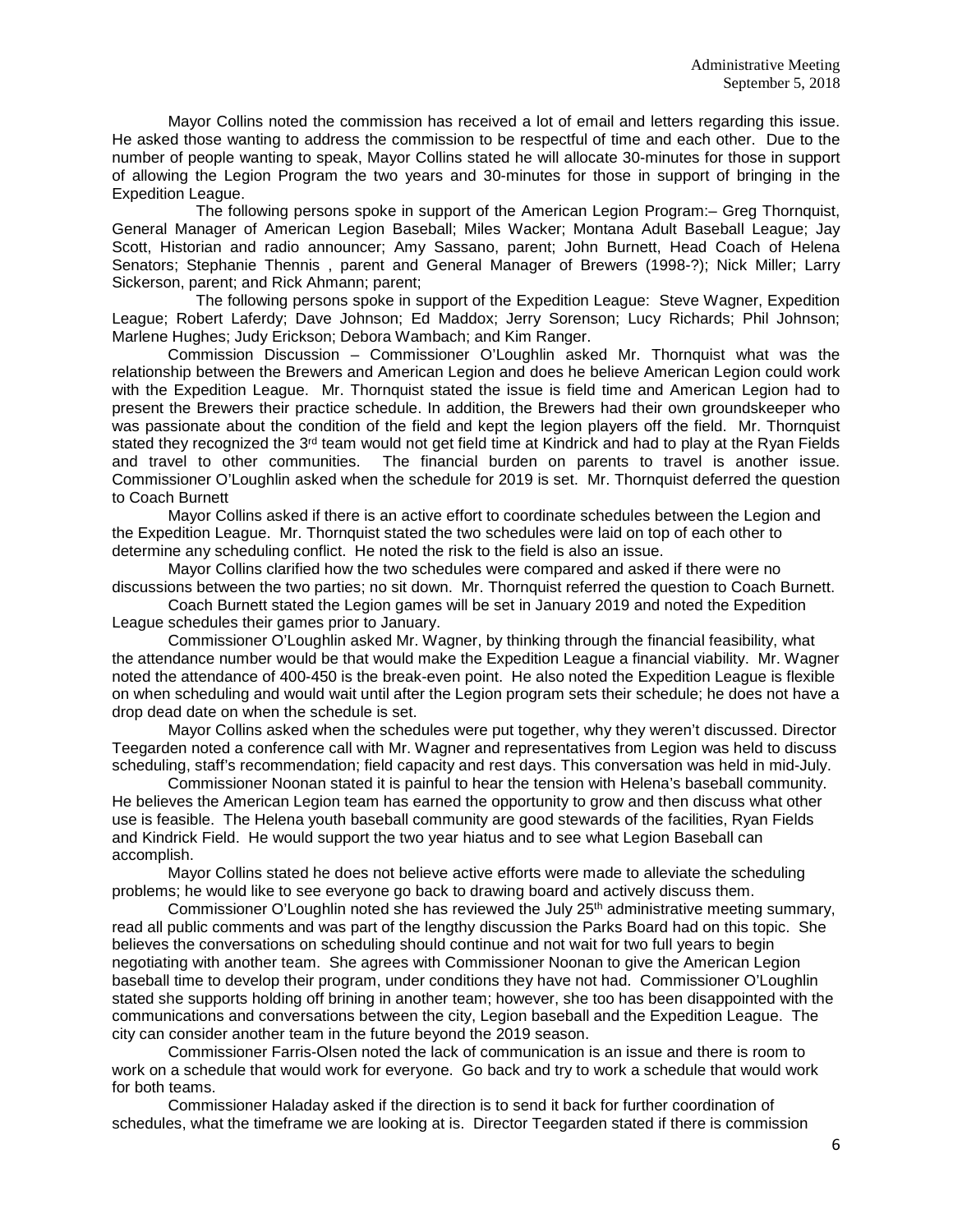direction, staff will work with American Legion and the Expedition League on the scheduling. She noted beyond the concerns with scheduling there are other concerns including sponsorship funding and the business arrangement for both teams. Commissioner Haladay asked if staff would recommend coming back in a in a month or two weeks with an update. Director Teegarden stated if it is commission direction, she will put together a meeting for next week with the representatives from Legion and the Expedition League.

Mayor Collins stated he is not trying to make this difficult; however, if possible he would like to see the scheduling problems alleviated. Mr. Wagner stated he is can meet anytime; immediately if possible. Director Teegarden stated there have been several meetings and there has been communications. She noted that scheduling and field capacity are just two issues; there are others. Helena has only has one field.

Manager Taylor stated if it is the commission direction to give the American Legion baseball program two years and begin to solicit a wider proposal, both expedition league and minor league teams before the two years and come back in the spring of 2019 with a proposal. This is a change from previous direction.

Commissioner Haladay stated he will reluctantly support going forward with giving the American Legion baseball program two years to grow their program. He then stated Kindrick Field is a community benefit with scarce resources, if you do not pay city taxes, we cannot build out and support two programs. County taxes do not allow the city to support two programs. Commissioner Haladay stated he is comfortable with the original decision that includes preparing an RFP prior to the two years to recruit another minor league team or an expedition team. Staff will negotiate a contract with American Legion that includes charges to cover expense; the city cannot supplement the Legion program.

There was commission consensus that staff will proceed with a two year use agreement with American Legion Baseball and move forward with reaching out to other expedition and minor league teams prior to the two years.

**Beattie Street Trailhead -** Parks & Recreation Director Teegarden reported users of vibrant and sustainable trails systems expect certain services such as; safe places to park or access the trails, accurate trail information, trash receptacles, sanitation, etc. The city has been planning and making parking improvements at various trailheads throughout the open land system as trail use continues to increase. In an effort to improve and mitigate parking issues, the city proposes to remove parking from the Beattie Street right-of-way onto parkland where parking and trail use can be better managed.

On May 2, 2018 the city commission gave consensus direction to city staff to move forward with a final design and development/funding strategy for the revised recommended Alternative #1 for improved parking at the end of Beattie Street. Following public comment at the May 16 administrative meeting, the city commission requested completion of a traffic and speed study for Beattie Street and directed staff to incorporate the findings into the alternative recommendation.

The city engineering department hired Abelin Traffic Studies (ATS) who conducted a speed and traffic study between Broadway Street and the south end of Beattie Street to determine if the posted speed limit is appropriate for the existing road conditions or if traffic calming measures are warranted on Beattie Street. The observed traffic data indicated that the vehicle speeds along Beattie Street are fairly consistent. There is little evidence that drivers on Beattie Street are exceeding the posted 25 MPH speed limit. The vast majority of drivers (over 99%) are traveling at less than 30 PHH and the average driver is traveling at 19 MPH.

After completion of the traffic study, city staff summarized the information and made it available on the city webpage. A public meeting was held on July 31 to discuss the traffic study, the City's traffic calming program/policy and the revised recommended Alternative #1. City staff also hosted an informational booth at Alive@Five, the following evening in an additional effort to inform citizens of the proposal. At the July 31 public meeting, concerns were raised about when the traffic and speed study was conducted over a holiday weekend (Memorial Day) and was not a fair indication of actual speed and traffic. As a result, city staff had ATS conduct a follow-up traffic study August 9-13th. The results from the second study indicated the 85<sup>th</sup> percentile speed on Beattie Street is 24.7 MPH and is 0.5 MPH higher than the previous speed study.

There continues to be public comment both in support and against the revised recommendation.

Based on the 2018 traffic studies and additional public comment, city staff maintains a recommendation for the revised Alternative #1 (presented on May 2, 2018). This revised alternative is a reconfiguration of Alternative 1, which reduces parking capacity by eliminating parking spaces on the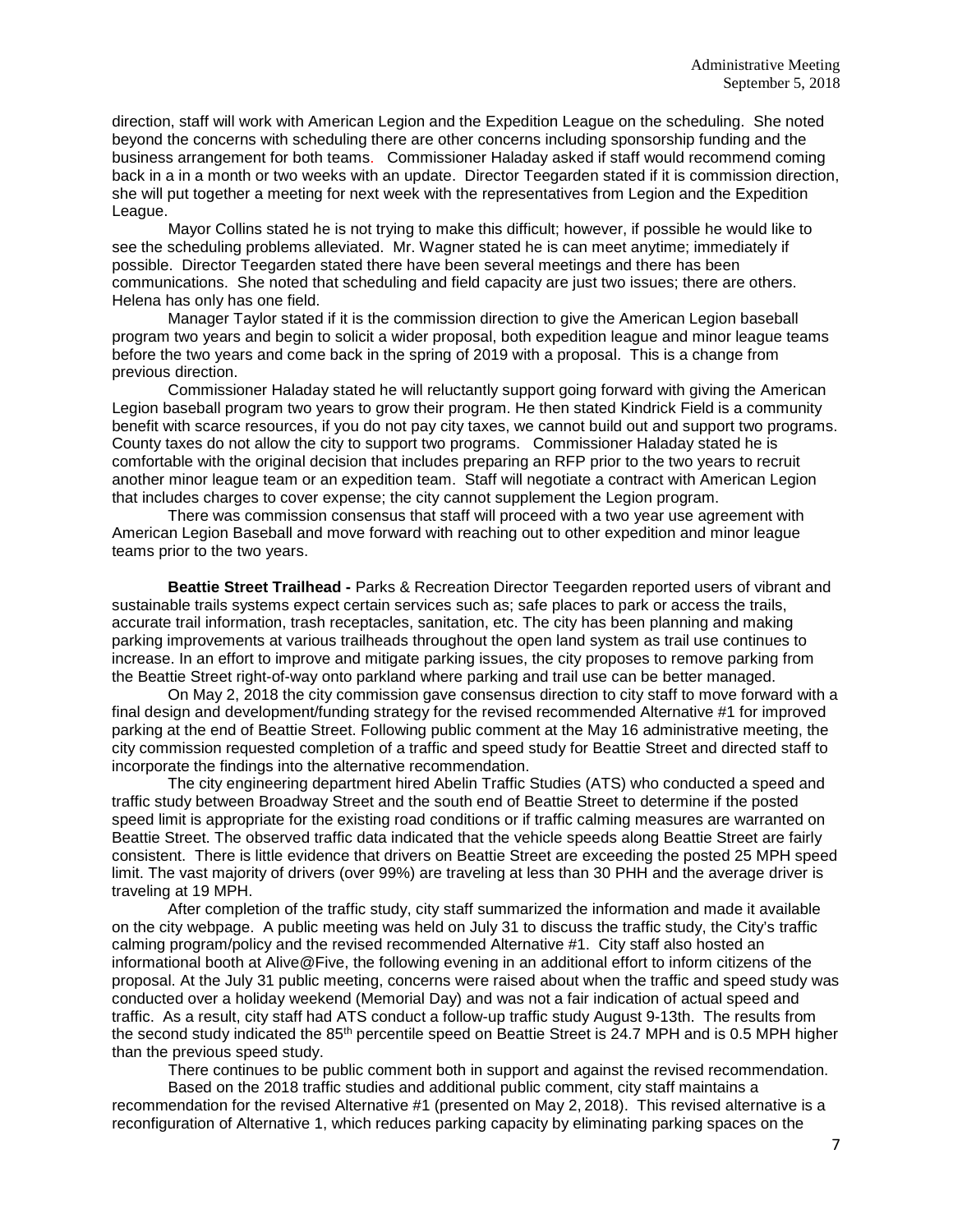lower or easternmost tier of the parking area proposed for construction under the recommended alternative. Items remaining consistent between Alternative 1 and the recommended revised alternative include the geographic position, one way traffic flow, and angled parking. All parking spaces, a restroom facility, kiosk, pet station, and picnic tables would be located on the upper or westernmost tier of the parking area presented within recommended alternative.

Director Teegarden asked for commission direction to move forward in developing final design and a development strategy for city staff's recommended alternative.

Commissioner Haladay asked for clarification that the proposed design includes 20 total parking spaces; 18 spaces plus two ADA spaces. Engineer Leland concurred.

Mayor Collins noted the commission has received a lot of email and letters regarding this issue. He asked those wanting to address the commission to be respectful of time and each other. Due to the number of people wanting to speak, Mayor Collins stated he will allocate 20-minutes for those in support of moving forward with staff's recommendation of Alternate One and those against moving forward.

The following persons addressed the commission in support of Alternative One as recommended by city staff: Mary Hollow; PPLT; Eric Grove; Dan Berry; Eric Sivers; Lori Smith; Morgan Smith; and Angie Grove;

The following persons addressed the commission in opposition of Alternative One as recommended by city staff: Attorney Abigail St. Lawrence; Lynne Boone; Cheri Thorton; Nick Sovnor; and Susan Leonard.

Commissioner Noonan noted he too read all of the public comment received and agrees traffic calming should be considered for Beattie; review the process for public notification on how this issue was handled; renew and treat access to the open spaces/trailheads. Commissioner Noonan then commented that hearing the negative comments regarding bikers and the controversy this issue has generated is not good for the community. He also addressed the web site that was been developed in opposition and how the information on the web page is being used is not the Helena community he knows. Commissioner Noonan stated the determining factor of him supporting moving forward with Alternate One is the trailhead is not accessible. Beattie Street should be accessible and be able to be used by the disabled community.

Commissioner O'Loughlin stated she too read all of the comments received and going back to the 2013 commission meeting minutes and has done her research. Commissioner O'Loughlin stated there has been significant public feedback from December 2017 and she reviewed the number of meetings held regarding this issue. A lot of what the commission sees is in reaction to the comments received from the citizens of Helena. This is a revised option from the original proposal and there is real justifiable reasons to build an accessible parking lot. Traffic calming should continue to be discussed and she would ask staff to look at traffic calming. Commissioner O'Loughlin stated she is comfortable moving forward.

Commissioner Haladay stated he first heard about the proposal in December 2017 and the commission asked for an update and took a step back and recognized this is not a quasi-judicial determination; many lost site on what we are talking about. The commission asked to have additional public meetings and those meetings were held and included robust public comments regarding this issue. The public process on this proposal is the most he has heard on any one project. He does take personal umbrage that by the commission making a decision they are carrying out some conspiracy; those comments are wrong and an attack on the commission's intention. There has been a good public process and he is comfortable moving forward with Alternative One. Commissioner Haladay asked staff to look at bulb outs adjacent to Clinton Park and finishing out sidewalks on Beattie Street. Traffic study was done for the neighborhood and just because the numbers don't meet a standard; we have to recognize it is a neighborhood.

Mayor Collins re-echoed Commissioner Haladay's comments. Traffic calming and sidewalks should be included in the engineering design.

There was commission consensus to move forward with designing Alternate One, bulb-outs adjacent to Clinton Park and sidewalk improvements.

Commissioner Noonan asked staff to look at alternatives that would deal with the run-off from Beattie Street.

Commissioner O'Loughlin asked that the commission have another discussion on Cruse Avenue. Manager Taylor stated staff is prepared to bring this issue back for further discussion.